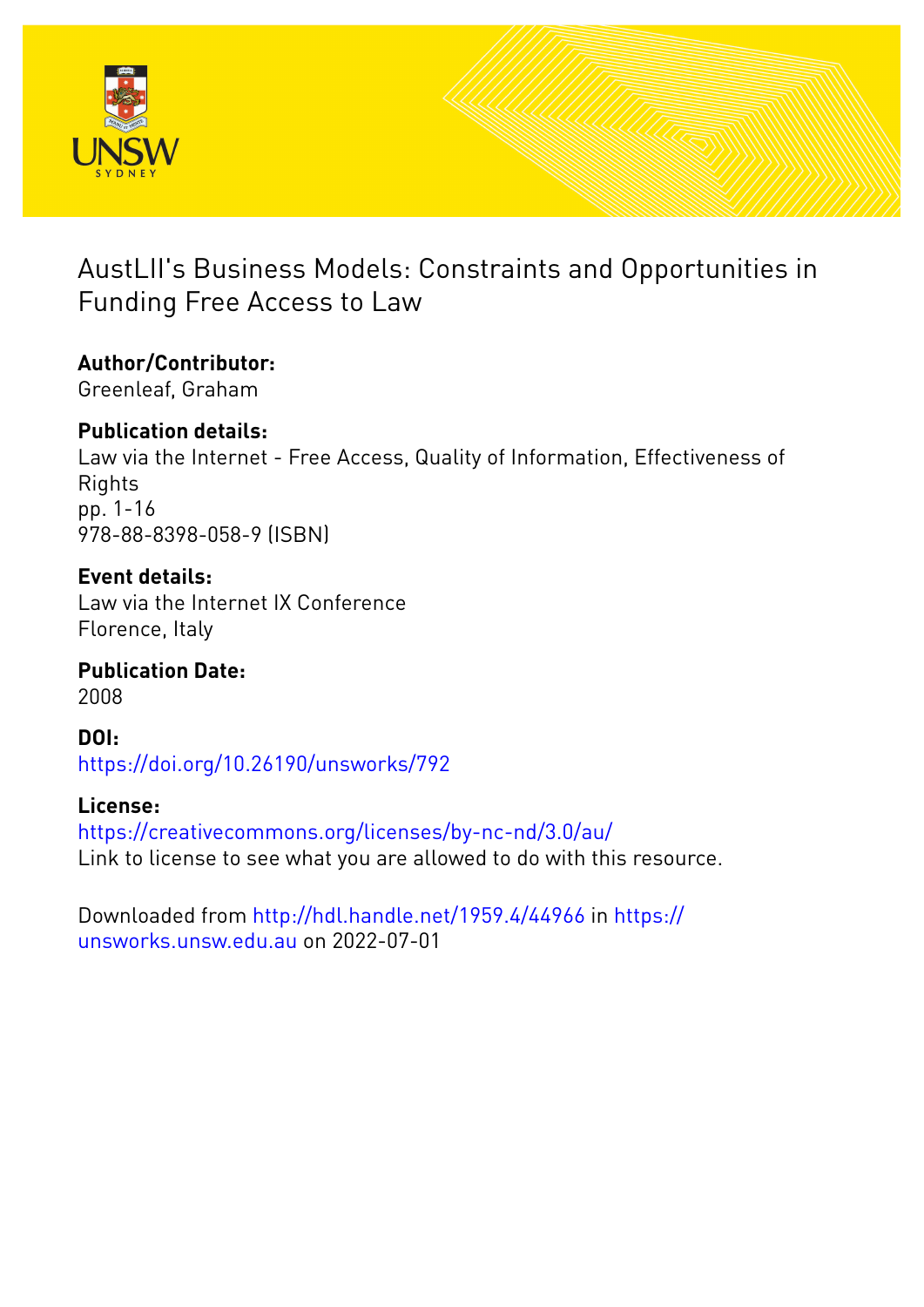# AustLII's business models: Constraints and opportunities in funding free access to law<sup>\*</sup>

#### *Graham Greenleaf*

*Professor of Law, University of New South Wales & Co-Director, AustLII*

**Abstract**: The Australasian Legal Information Institute (AustLII) has provided free access to an increasing range and amount of legal information from Australia for thirteen years since 1995. This paper analyses the constraints within which AustLII operates. It then describes the business model – or to be more accurate, the combination of business models – that have enabled it to do so, and some of the challenges involved in it doing so in a sustainable way in the future. The tentative conclusion is that the combination of business models adopted by AustLII, particularly in 2007 and 2008, is capable of sustaining is operations, at least in relation to maintenance of its existing databases, and probably for the creation of new and improved resources to a modest extent.

#### **1 Introduction**

# CHANGING BUSINESS MODELS

Grameen Bank gives microcredit<sup>1</sup>. It was founded by Nobel Prize winner Prof Mohammad Yunus of Bangladesh. In 2005 he decided to prove that the bank could extend its model to the lowest strata of society, which it called its 'Struggling (Beggar) Members'. It offered these members credit of less than US\$10 at local stores, allowed the (former) beggars to buy small amounts of matches, snacks etc, so as to give their clients a choice of either responding to their begging pleas, or buying something from them. Grameen also offered provision of a mobile phone repayable over 2 years interest-free, allowed its Struggling Members to offer purchase of phone calls as alternative to begging. Within a year over 750 Struggling Members had quit begging. They had become businesspersons. But many others still kept the security of a diversified business model. The moral?: It's never too late to change your business model.

 <sup>\*</sup> Published in G Peruginelli and M Ragano (Eds) *Free Access, Quality of Information, Effectiveness of Rights* (Proc. IX International Conference 'Law via the Internet'), European Press Academic Publishing, Florence, Italy, 2009, pgs 423-436 (ISBN 978-88-8398-058-9)

<sup>1</sup> See <http://www.grameen-info.org/>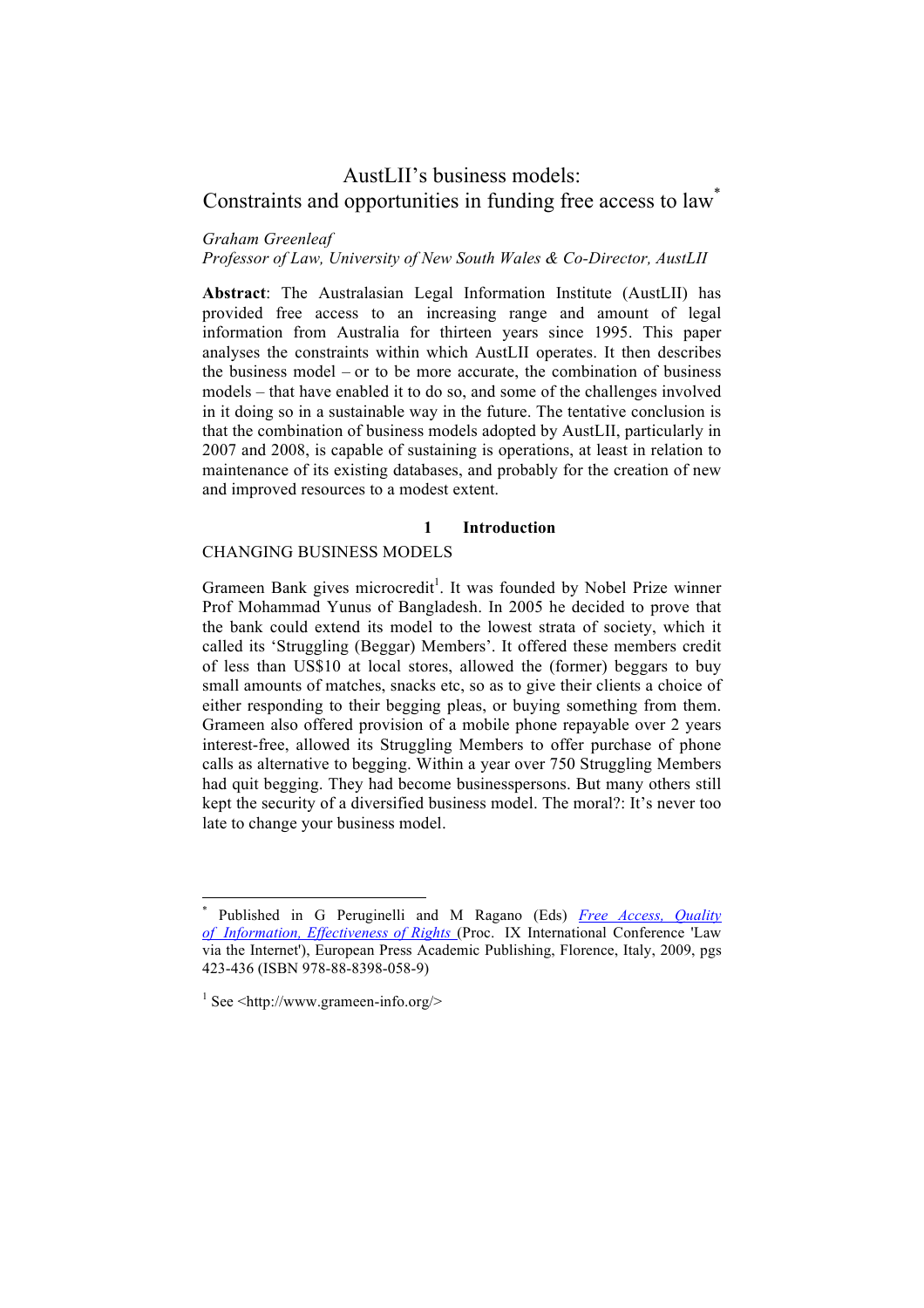Free-access law providers often start their operations with a grant, perhaps from an academic funding body, an international aid agency, or a philanthropic body. If they are successful, they soon have lots of little databases that are popular with users, and justify the original grant. But after a year or three, or longer if they are lucky, the original grant runs out, and the grant body informs them that it only provides start-up funds, not maintenance. But the little databases keep growing every year, and need more and more resources to sustain them.

#### LEGAL INFORMATION INSTITUTES AND FUNDING

The hallmark of 'Legal Information Institutes' (LIIs) is that they provide 'free access' to 'public legal information'<sup>2</sup>. There are now 27 such LIIs forming the 'Free Access to Law Movement' (see Greenleaf, 2008 for a description<sup>3</sup>). From the perspective of their users, the LIIs are free to use, but of course they are not free to build or maintain. However, little has been written on the business models that LIIs have utilised to fund their operations.

The Australasian Legal Information Institute (AustLII) has provided free access to an increasing range and amount of legal information for thirteen years since 1995. In 2007 it faced a funding crisis due to becoming overly dependent on one main source of funding, a competitive academic grant. When it did not obtain that grant for 2007 it had to examine how it could sustain its operations, and diversify its sources of funding. Necessity proved to be the mother of invention once again, and this paper reflects on what can be learned from the last two years.

Since all LIIs operate in different contexts, and with slightly different objectives within the overall goals of their shared *Declaration on Free Access to Law* (Free Access to Law Movement, 2002), we can expect that the relevance of AustLII's experience will vary greatly between LIIs. However, sharing experience of business models is of value to all operators of information services based on free or open content.

<sup>&</sup>lt;sup>2</sup> 'Public legal information means legal information produced by public bodies that have a duty to produce law and make it public. It includes primary sources of law, such as legislation, case law and treaties, as well as various secondary (interpretative) public sources, such as reports on preparatory work and law reform, and resulting from boards of inquiry. It also includes legal documents created as a result of public funding.': *Declaration on Free Access to Law*, 2002

<sup>&</sup>lt;sup>3</sup> Since that article, there are six additional members, from Uganda, Argentina, Jersey, France, Thailand and Mexico.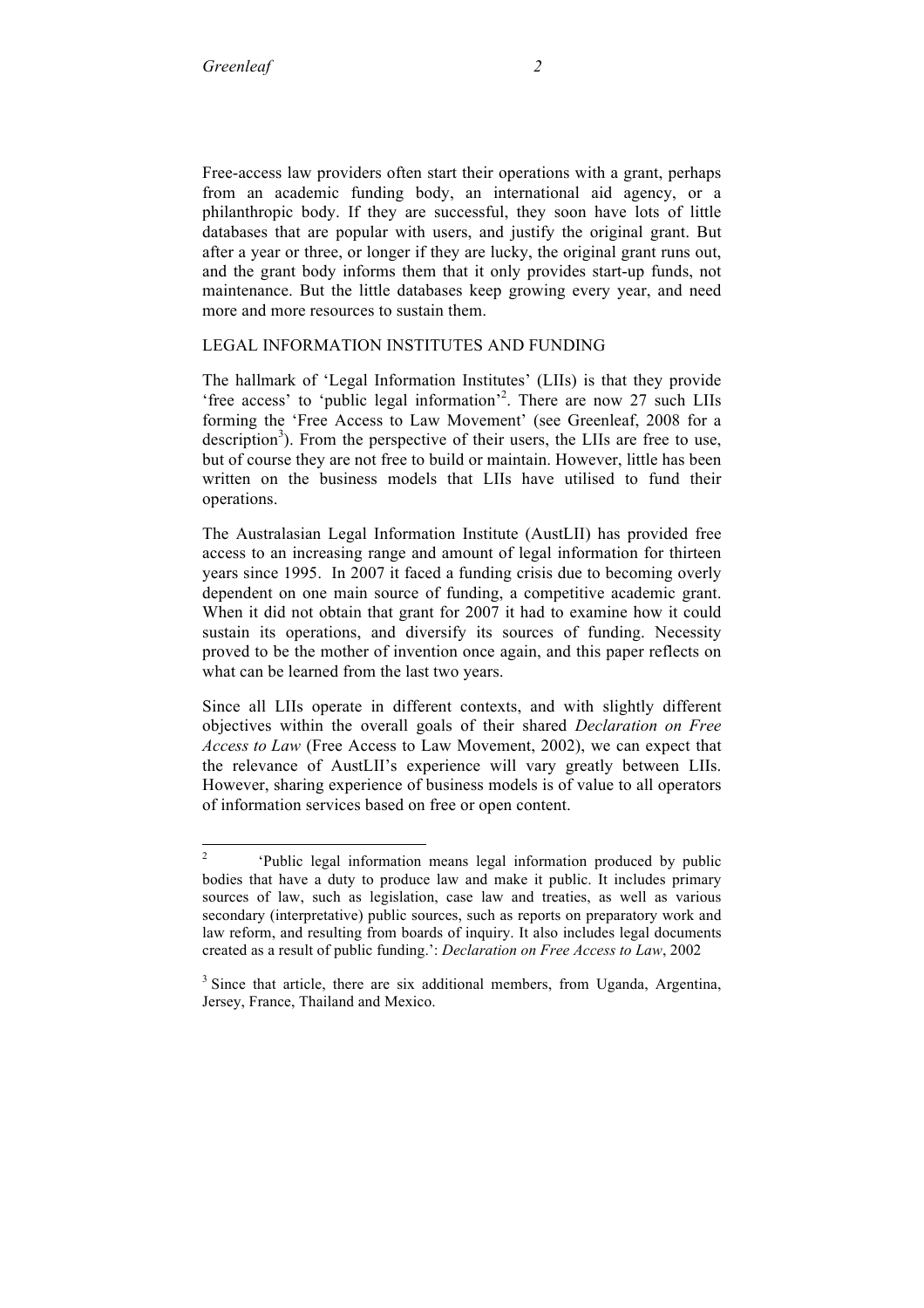#### BUSINESS MODELS BASED ON 'OPEN' CONTENT

There are an increasing number of studies which analyse the ways in which successful, sustainable, business models can be developed around various ways of providing content to users without requiring them to pay directly to access or use the content. For example, Clarke (2007) attempts to answer the question 'what business models enable content-developers to make their materials available in a content commons by means of open content licences, rather than seeking monopoly rents from the works by means of copyright licensing fees?' He uses the questions (i) 'Who Pays? (Consumers Pay; Producers Pay; Third Parties Pay); (ii) For What?; (iii) Why?; (iv) To Whom?' to categorise a wide array of what he calls open content business models.

Every non-government free access provider to law operates within unique constraints. However, the factors that are probably most common are that (i) funding will usually be very limited; and (ii) funding will rarely be longterm. As a result (iii) a high level of automation is desirable; and (iv) high levels of editorial intervention are probably unsustainable long-term.

This paper uses AustLII as a case study, starting with an analysis of just what 'open content' means in the context of AustLII's operations, then moving to an analysis of the elements which have made up AustLII's business model, and those which could do so in future.

# **2 The context of AustLII's business operations** AUSTLII'S CORE BUSINESS

AustLII is a free access provider of legal information (AustLII Mission Statement, 2000: 5.4), operated as a joint facility by the Faculties of Law at the University of Technology, Sydney (UTS) and the University of New South Wales (UNSW). It has been supported since its inception through a 1994 funding application by the Council of Australian Law Deans (CALD) as research infrastructure benefiting all law schools. It has been operated on a non-profit basis by its host Universities, who are at present considering restructuring part of its Australian operations as a corporation with charitable objectives, so as to make donations funding easier to manage.

The AustLII website provides over 270 databases of Australian law including: consolidated legislation from all 9 jurisdictions; annual legislation and bills from some; Point-in-Time legislation from three States; decisions from over 120 Courts and Tribunals (half of which are not otherwise available online); all Australian Treaties since 1900; law reform reports from all jurisdictions; and over 40 law journals in full text. The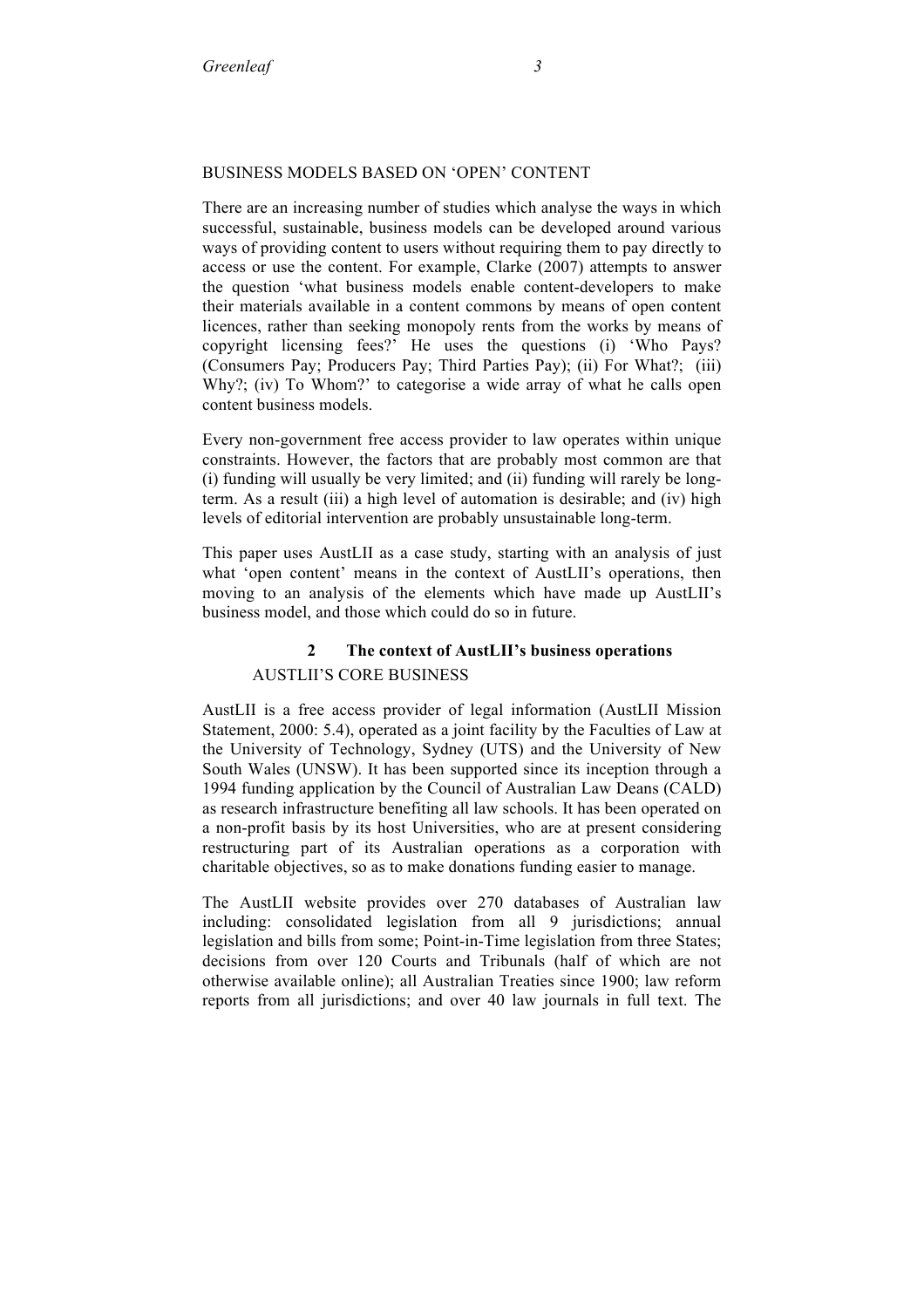historical depth of its case law is very variable, often extending only 5-10 years, but it extends back to the commencement of almost all federal Courts and Tribunals, including being comprehensive for High Court decisions back to the Court's first decision in 1903. Subject-oriented searchable 'Libraries' are being developed in some subjects. The AustLIIdeveloped open source Sino search engine provides Boolean and proximity operators, fast response times, and displays of search results by relevance, date or database. AustLII's Australian databases obtain over 650,000 accesses per day, and it is the largest online provider of access to Australian law.

The multi-country LIIs (WorldLII, AsianLII and CommonLII) operated by AustLII have a joint function. They are portals which involve the provision of access to about 400 databases developed and maintained by other LIIs. The also include over 250 databases maintained by AustLII), plus the largest Internet catalog of law-related websites (WorldLII Catalog) (see Greenleaf, 2008 for an overview). These databases and Catalog receive around 100,000 accesses per day. They are maintained by a much smaller number of staff, mainly because they are not updated as frequently. This paper does not deal with how those international services are funded.

AustLII's annual budget was approximately A\$1.5M between 2000-06 (as at December 2008, A\$1 is worth approximately US \$0.66). On average, 65- 75% of this budget has been expended on AustLII's Australian operations, with the amount varying somewhat depending on the nature of grants obtained from year to year. Subsequent amounts are in Australian dollars.

#### CONSTRAINT #1: 'MISSION CONSTRAINTS'

The main constraints within which AustLII works are indicated by its location in two University Law Faculties, and its Mission Statement based on an explicit commitment to 'free public access', according to which it has operated for fourteen years.

Universities place high value on grants for research and research infrastructure, and also a value on reputational benefits that accrue to the Universities from high visibility public service such as providing public access to law. On the other hand, they are very adverse to reputational and legal risks. UNSW has a high commitment to Asian engagement, which assists some of AustLII's international projects. The two Law Faculties have similar values to the Universities, particularly in relation to the obtaining of grants. UNSW Law Faculty places an unusually high value on 'social justice' activities, within which AustLII's provision of public access fits comfortably. Similar values are found at UTS Law Faculty.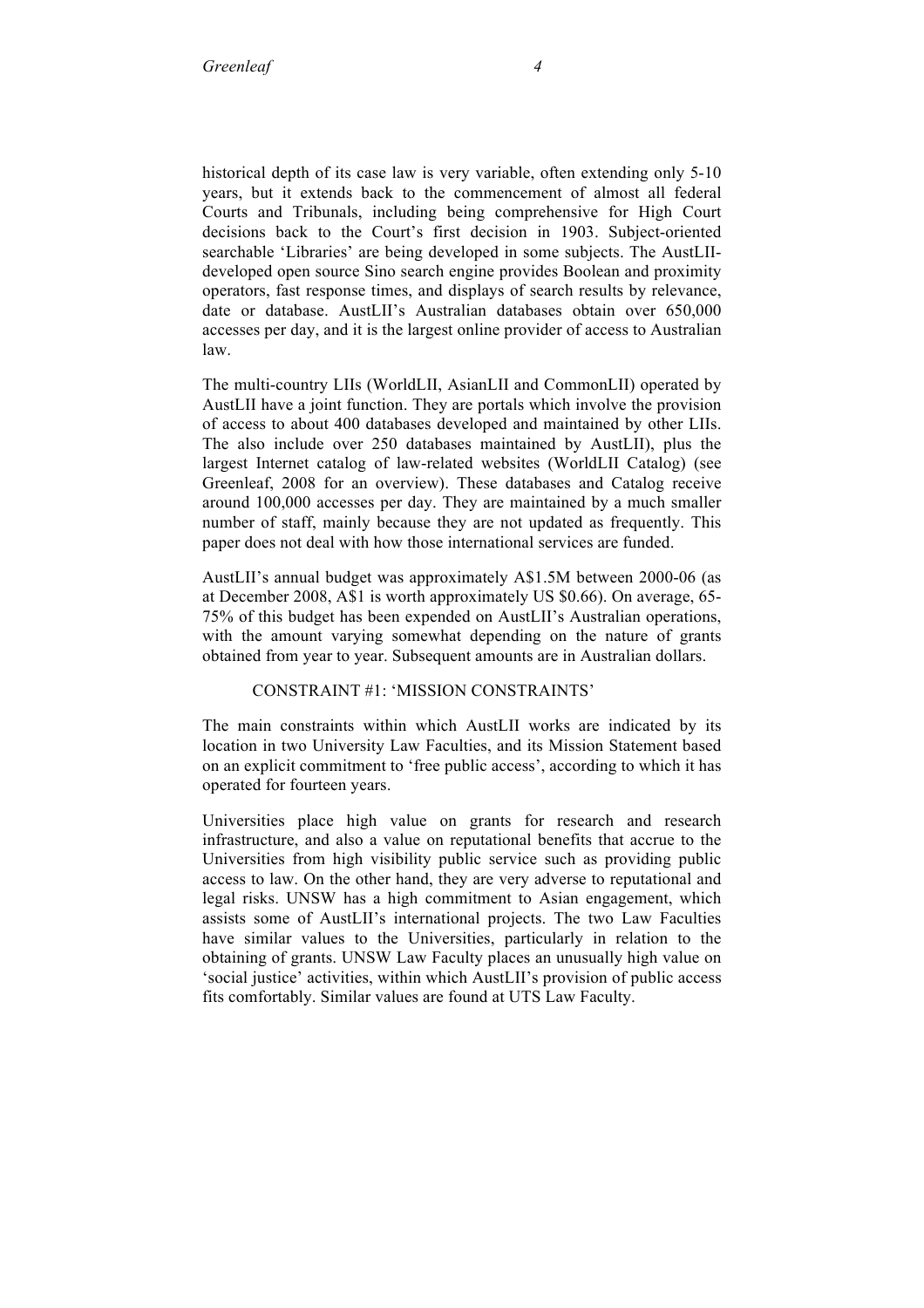#### CONSTRAINT #2: 'FREE ACCESS' IS NOT 'OPEN CONTENT'

'Open content' is properly used to refer to content that anyone may reproduce, either because it is in the public domain (in the narrow sense) because of the expiry of copyright, or because the copyright owner has made it available for reproduction by a licence to the public such as a Creative Commons licence. Very little content available for free access via the AustLII website is 'open content' in this sense. First, legislation and case decisions and administrative documents (such as law reform reports) are all subject to Crown copyright in Australia. Although the Berne Convention specifically enables governments to exempt such documents from copyright protection, Australia has not done so, unlike most other countries in the world<sup>4</sup>. The Copyright Law Review Committee (CLRC, 2005) recommended that Crown copyright in legislation and case law be repealed, but that has not yet occurred. AustLII supported such repeal in a submission to the CLRC.

These factors flowing from Australian copyright law impose a number of very significant limitations on what business models AustLII can adopt. First, most data on AustLII cannot be described as 'open content': neither AustLII nor its users are permitted to republish the data for purposes other than which it is impliedly or expressly provided, with the exception of data from New South Wales or the Northern Territory (where commercial re-use is permitted). Second, AustLII could not knowingly provide at least some of the data it receives to other parties for them to republish for commercial purposes.

Only the State of New South Wales (since the early 1990s) and the Northern Territory (more recently) have made declarations that their legislation and case law may be reproduced for any purpose, subject to some minimal conditions concerning integrity of the information. From some other Australian jurisdictions, when AustLII receives legislation or case law from the government providers of same, it does so on the basis that it is receiving it for the purposes of providing free access to the public via publication on the AustLII website, and consequently receives an implied licence to do so for that purpose. Any use of that information outside the terms of the implied licence would be a breach of copyright by AustLII. From yet other Australian jurisdictions, AustLII receives

 <sup>4</sup> For example, of the 27/28 countries in Asia with copyright laws, only a handful (North Korea, Myanmar, Brunei and Singapore) retain government copyright in legislation: Greenleaf, Chung and Mowbray, 2007; an as-yetincomplete survey by the author of European countries shows much the same situation.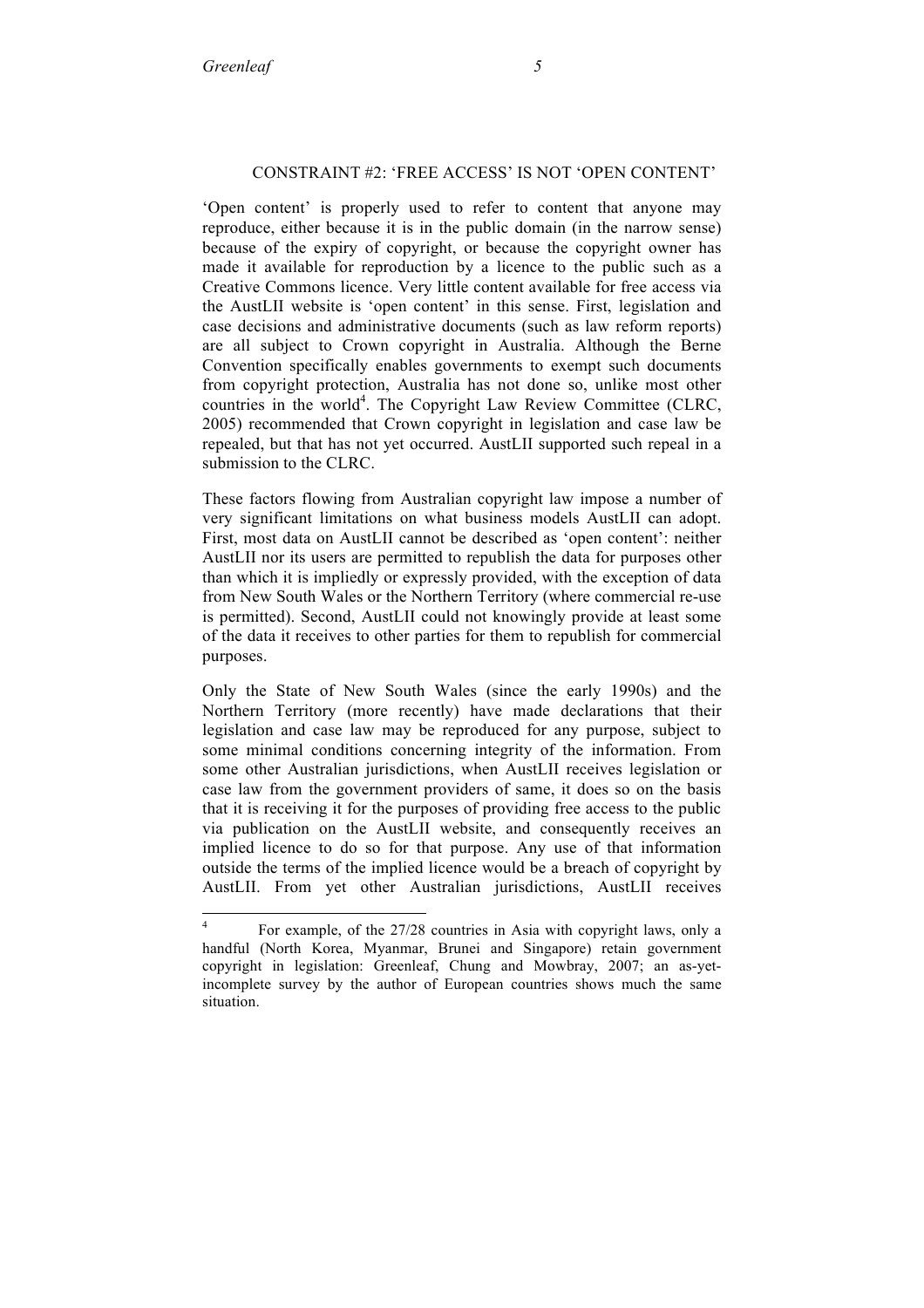legislation and case law under formal contracts between the State government and AustLII's host Universities, the terms of which are sometimes even more restrictive. For example, the contracts are explicit that AustLII may only use the data provided for the provision of free access services. The contract concerning legislation from one State even specifies the data formats in which AustLII is permitted to provide legislation to its users.

#### CONSTRAINT #3: WEB SPIDERS AND SEARCH ENGINES

The environmental factor that Internet-wide search engines used web spiders/robots to make most of the world-wide-web searchable imposes on AustLII privacy constraints concerning case law. Australian courts do not allow web spiders to access their cases, so AustLII cannot do so either (and has not done since 1995, before Australian courts developed their own policies). It would also be fatal to AustLII's reputation, as we find from the sudden rush of complaints every time a search engine web spider makes a mistake and indexes some of our case law content. But this depends on the legal culture of the country concerned.

Internet-wide search engines also pose some other dilemmas for LIIs. Allowing search engines to search other content on AustLII (legislation, law journals etc) increases access rates, and assists in demonstrating value to stakeholders, so it is useful. Search engines benefit through advertisements from the value-adding to source data undertaken by LIIs, without paying any of the cost of that value-adding. The same can be said for any content which content providers allow search engines to make searchable. AustLII, like most other LIIs, has made the strategic decision to let web spiders into all AustLII content except case law.

#### ASSESSING OPPORTUNITIES AND RISKS

The expression 'business models' can refer to both profit-making organisations and to non-profit organisations such as AustLII that nevertheless have to cover their costs of operation, usually from a variety of activities which generate revenue, and which we will call 'business activities'. Any activities of an organisation involve some potential risks, even if only the risk of loss of the financial cost of carrying out the activity if it does not generate the expected revenue. Risks to reputation are also important. Business activities also involve the potential to generate revenue. The approach taken in this paper is to broadly categorise actual or possible business activities into those that are more promising and those that are less promising, based mainly on the possible risks involved. In other words it is a moderately conservative 'risk avoiding' analysis.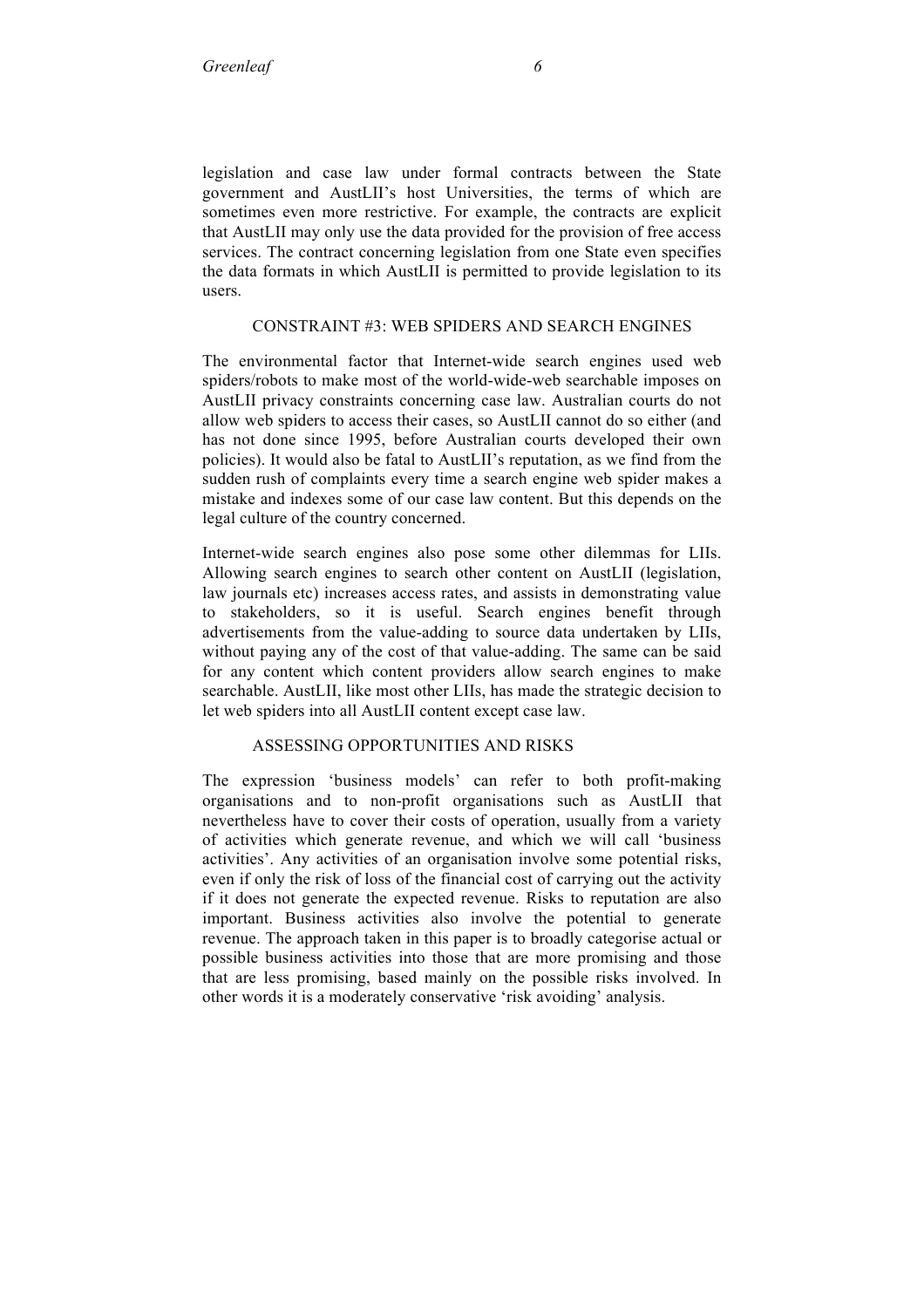## **3 More promising business activities**

The business activities described in this part are either ones that AustLII has already undertaken (and often would like to undertake more intensively), or has not yet undertaken but it seems would be potentially valuable and involve low risk. The reason that some of these activities have not as yet been undertaken, or not undertaken sufficiently, has been that AustLII has had insufficient staff resources to do so.

## DONATION FUNDING FROM SUBSTANTIAL USERS

From April 2007 AustLII realised that its funding problems would not be solved by finding a single donor to substitute for the major grant on which it had come to rely. Through a public appeal for contributions on its website for the first time, via press publicity, and by direct contact with identifiable<sup>5</sup> major users, AustLII communicated its position well enough to expand its contribution base dramatically. AustLII is also progressively contacting all large law firms, barristers chambers and businesses in laworiented areas (eg banks and accountants), on the assumption that all of them are AustLII users to some extent. This also results in contributions.

In mid-2008 AustLII appointed an External Relations Manager, one of whose main roles is to ensure continuity of contribution income. Details of all contributions are published in AustLII's Annual Report (2007) and online<sup>6</sup>.

In 2007 these approaches resulted in 120 legal profession bodies (law firms, barristers chambers, law societies, bar associations etc) contributing up to \$\$50,000 each. Many individual lawyers also contributed, with contributions ranging from \$20 to \$5,000 (in some cases anonymously). Most of the corporate contributors, have renewed their contributions in

 <sup>5</sup> <sup>5</sup> AustLII does not require users to identify themselves in order to use its services, in keeping with the principle of 'free and anonymous access' in the Declaration on Free Access to Law, and can therefore only identify users by the IP address through which they access AustLII. Because most users in the commercial sector access the Internet via commercial ISPs, AustLII only sees the IP address of the ISP for these users. In contrast, users accessing AustLII via Universities or government agencies are identifiable by .edu.au or .gov.au IP addresses. This allows separate identification of most Universities, but not of most individual State or Territory government agencies, as they tend to be grouped under one IP address. Some law firms, barristers chambers and businesses have individually identifiable IP addresses and can therefore be referred to as 'identifiable users'.

<sup>6</sup> Details of all 2007 and 2008 contributors and contributions are at <http://www.austlii.edu.au/austlii/sponsors/>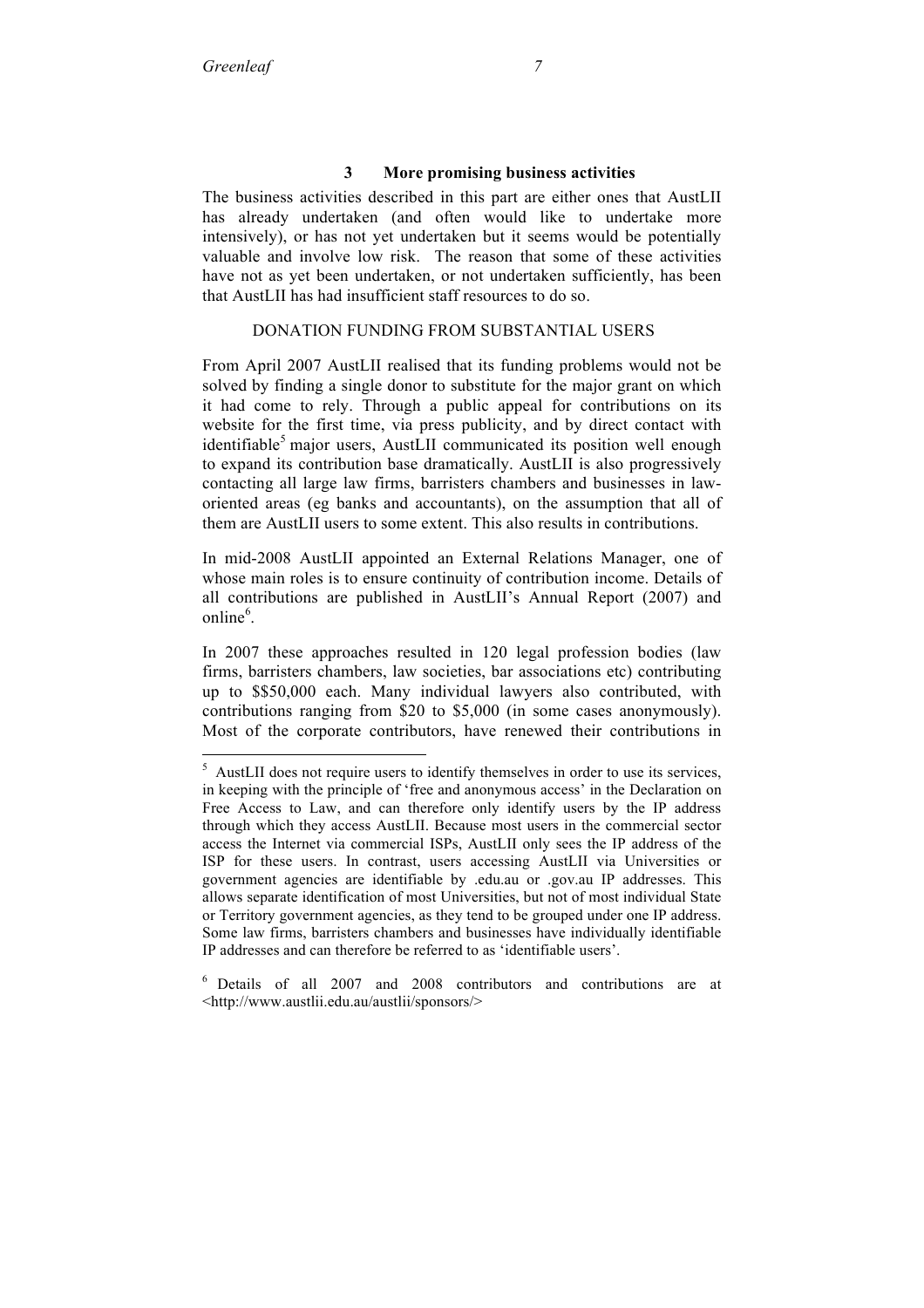2008, together with new legal profession contributors, contributing over \$350,000.

Almost all of the 30 Australian Law Schools contribute over \$360,000 between them<sup>7</sup>, with contributions ranging from \$30,000 to \$500, with a mean contribution of nearly \$10,000. All of AustLII's largest identifiable users (particularly large law firms, some ISPs dedicated to the legal profession, some businesses, and other legal publishers) are being progressively informed of their level of usage and requested to contribute. In most cases they decide to do so. On the other hand, many of the contributors to AustLII who can be classified as 'large users' are not identifiable as such through AustLII's logs, and volunteer to contribute without being specifically asked to do so.

Many government agencies are large uses of AustLII (*Annual Report* 2007: 12). Where individual agencies are identifiable they usually make a significant contribution, such as the \$25,000 contributions by the Australian Taxation Office attributable primarily to its AustLII usage in 2007 and 2008. However, AustLII has not had success in obtaining 'whole of government' funding based on usage where individual agencies are not identifiable, as discussed later.

To represent the contributors discussed here solely as 'substantial users' is slightly misleading. In many cases they are contributing to AustLII at least in part because they view free public access to law as a worthwhile expenditure of corporate social responsibility funding. Their own usage is not the sole reason for contribution, but also the means by which they provide funding because they perceive AustLII to be of public value. In short, many of these contributions are in part altruistic.

# ENGAGEMENT WITH LARGER USERS

Finding what new services, training or recognition larger users value has not been done adequately due to lack of staff resources. This has commenced in 2008 with the appointment of an External Relations Manager and such initiatives as the formation of a Victorian Support and Advisory Committee. It will be expanded as part of AustLII's funding strategy in 2009. As well as its inherent value in improving the quality of AustLII's services to users, improving response to the wishes of

<sup>-&</sup>lt;br>7 <sup>7</sup> AustLII's host Universities, UTS and UNSW each typically contribute about \$100,000 per year in addition, contingent on AustLII success in obtaining a competitive 'research infrastructure' Australian Research Council grant. AustLII has been successful for 2008 and 2009, but was of course not successful in 2007.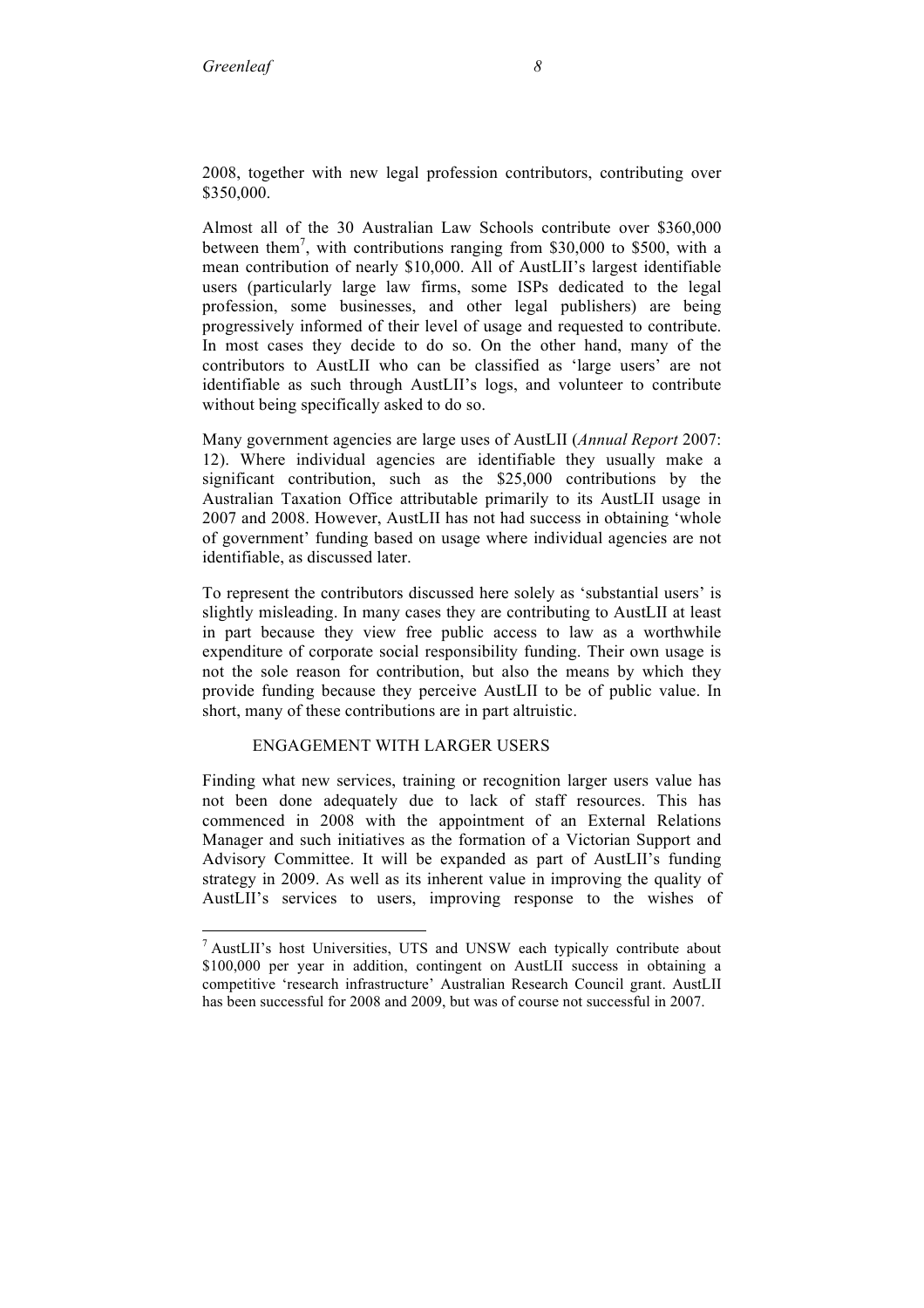organisations who are or may become contributors is one of the most direct ways to increase contributions both horizontally and vertically.

#### FUNDING FROM DATA PROVIDERS FOR PUBLISHING

A different aspect of AustLII's business model is that in 2007 and 2008 19 Courts, Tribunals government agencies that provide data to AustLII to publish as part of its over 270 databases have also provided funding. They do so primarily to support AustLII's publication of their content as an effective way of bringing their content to their intended publics (thus also for altruistic reasons). They contribute over \$350,000 per year, ranging from \$40,000 (for example, from the Department of Foreign Affairs and Trade for publication of Australian Treaties), to between \$10,000 - \$25,000 from a large federal Court or Tribunal, to a few thousand dollars for a small tribunal. Some of these Courts and Tribunals do not publish their decisions for free access other than through AustLII.

A further development of this approach is where a government agency (or perhaps a professional association) goes beyond simply funding publication of their own content via AustLII, but also provides funding for development of a more general research resource in the area of law in which their agency or association has a particular interest. For example, the Australian Taxation Office is providing \$25,000 funding in 2009 for development of the Australian Taxation Law Library on AustLII<sup>8</sup>.

# COMPLEMENTING COMMERCIAL PUBLISHERS

As a free-access provider, AustLII is not in direct competition with commercial legal publishers for market share, and is therefore able to collaborate with both large publishers and boutique publishers to enable them to better use content on AustLII to enhance their own products. Such collaboration leads to contributions, or contract development of facilities to assist collaboration.

Thomson Reuters, one of Australia's largest commercial legal publishers, has automated links to AustLII legislation where it does not publish its own, resulting in its being AustLII's largest commercial sector contributor for the past three years (between \$50-\$100,000 per year).

There is more potential for such collaboration with publishers. AustLII holds databases of cases of many Courts and Tribunals the large commercial publishers do not publish, and which are not available

 <sup>8</sup>  $8$  < http://www.austlii.edu.au/au/special/tax/>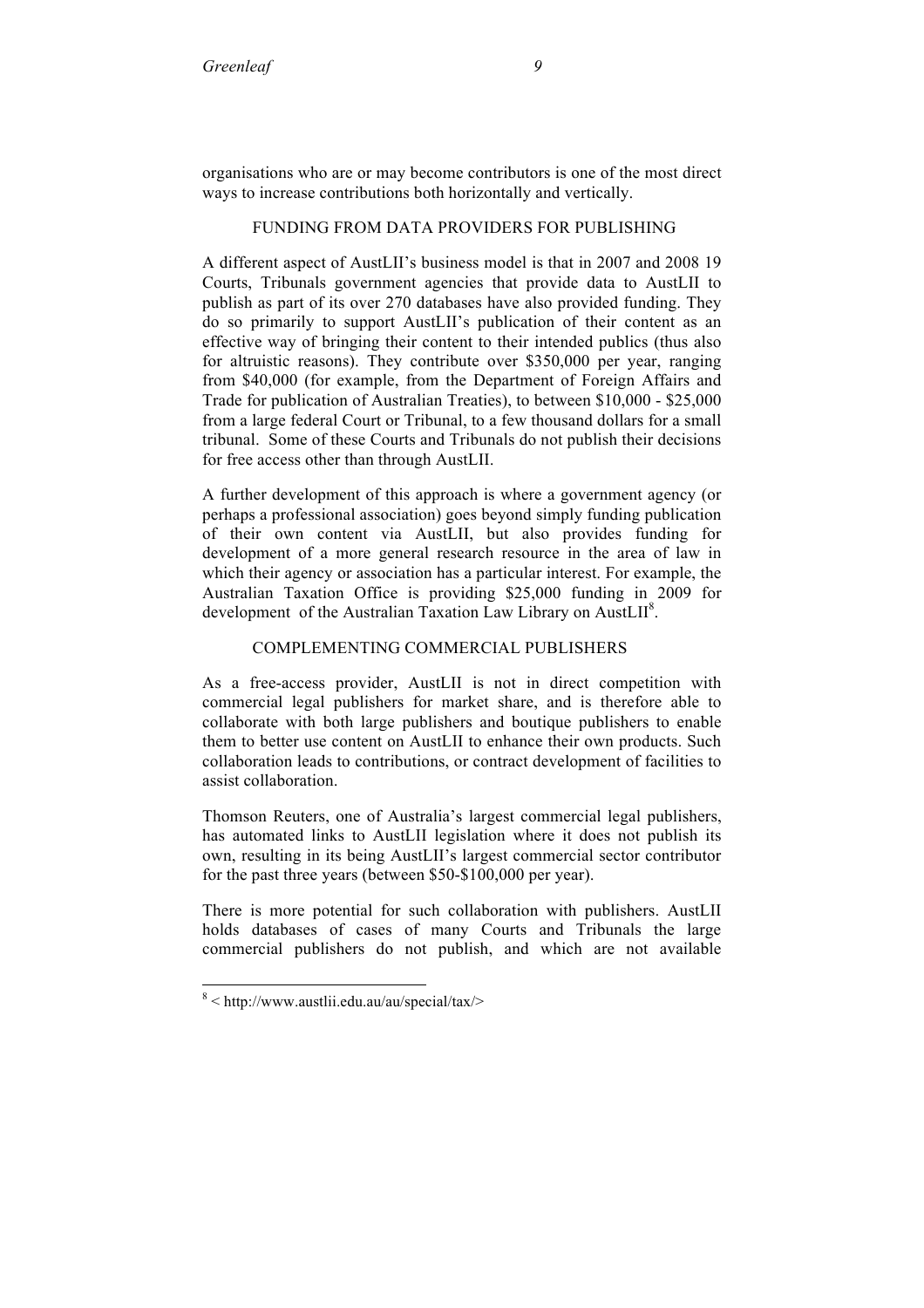anywhere else in electronic form. AustLII's URL formats make such links automatable. Publishers could link to the cases on AustLII that they do not publish themselves, and AustLII can provide services to publishers to automate the linking. This approach does not involve AustLII providing content to other publishers, which it often could not do because of its copyright constraints previously discussed, only linking to content on AustLII. Smaller or niche legal publishers could be assisted to provide links from their content to primary legal materials, since they do not publish these themselves. AustLII currently provides such a facility for Standards Australia, to assist the location of legislation or case law that refers to specified standards, resulting in funding of around A\$30,000 per annum.

Some major legal publishers also use AustLII as a source to find editorial content (eg cases they do not publish), resulting in very substantial levels of access to AustLII's site. AustLII could automate customised complementary services (SDI) to advise other publishers of content they need to know for development of their own facilities.

The development of such complementary relationships with other legal publishers is a potential major funding stream for AustLII.

# ASSISTING USERS TO FIND OTHER PUBLISHERS

A quite different type of cooperation with other legal publishers comes from AustLII's position as the most-used online site for Australian law, with at least eight times the access levels of any Australian commercial legal publisher $\frac{9}{2}$ . AustLII wants its users to find content valuable to them, irrespective of location, so it is not in that sense in competition with commercial publishers. For some years in the early 2000s, AustLII developed with CCH Australia a facility for AustLII users to repeat their AustLII search over all CCH legal content, and obtain lists of search results from CCH, but they could only access the CCH content if they were CCH subscribers. This was useful to existing CCH subscribers who also used AustLII (and possibly preferred its search engine), also had the potential to allow non-subscribers to discover that CCH content was valuable to them and become subscribers. This relationship provided significant funding to AustLII during these years, but did not become a permanent arrangement because it was difficult to quantify the benefits to CCH, and CCH did not have any mechanisms for occasional purchases of its content by nonsubscribers. AustLII's position 'upstream' of commercial legal publishers in relation to usage volumes is nevertheless a significant asset.

 <sup>9</sup> *Hitwise Website Report* for AustLII, November, 2008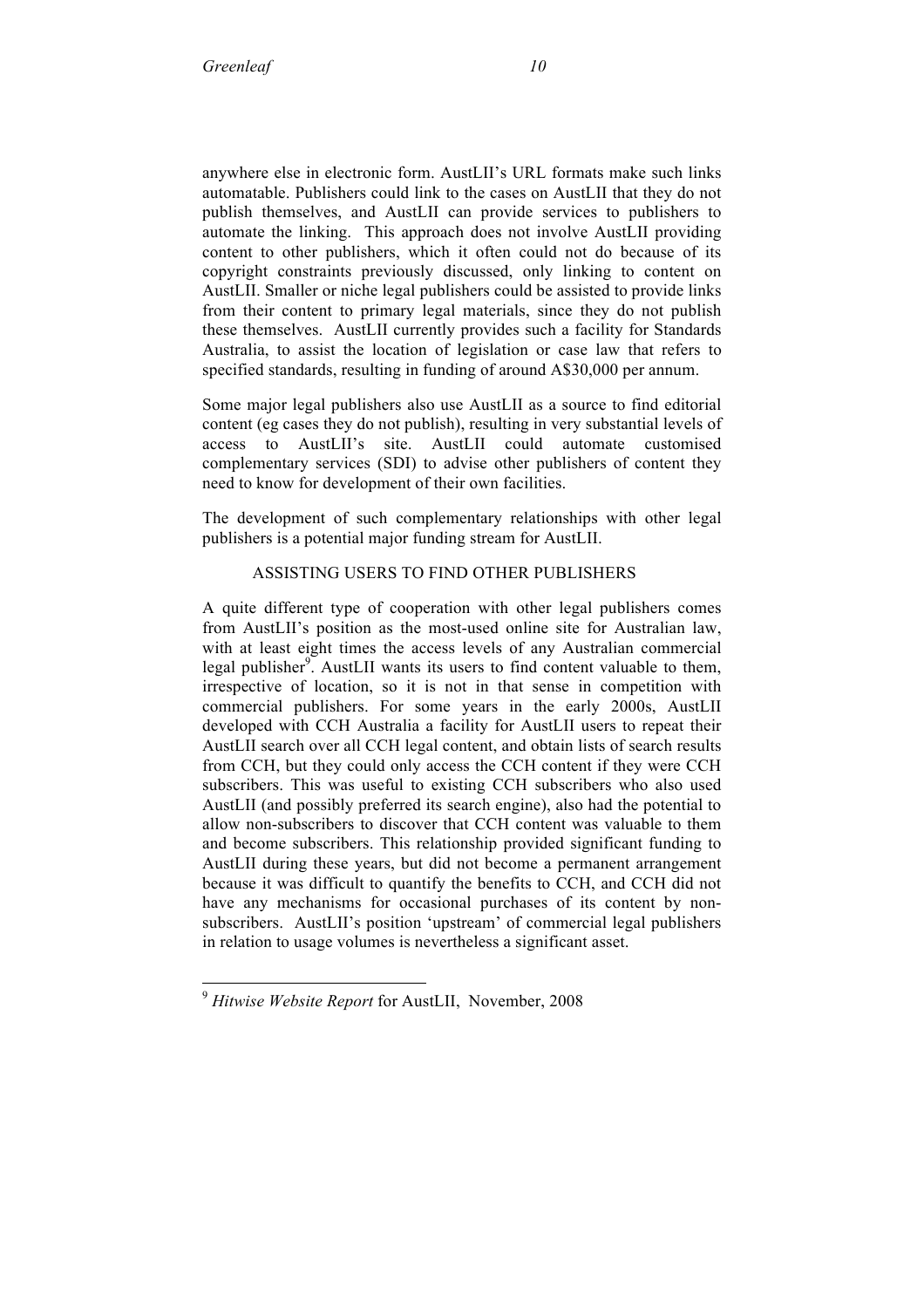# ASSISTING OTHER FREE ACCESS SERVICES

AustLII developed the Sino search engine<sup>10</sup> which is used by many other LIIs, and has provided it as open source software since 2007. It regards Sino as a collaborative resource shared between LIIs. AustLII has obtained some modest amounts of funding for assisting development of overseas LIIs (eg BAILII in its formative years, and NZLII more recently), which is more relevant to AustLII's funding of its international activities.

AustLII has not yet obtained funding in relation to assisting development of other Australian free access services, but could do so if appropriate opportunities arose. In particular, if Australian providers intended to use Sino, AustLII would be well-placed to provide support services, a common business model in relation to open source software.

# RESEARCH & INFRASTRUCTURE GRANTS

Success in obtaining competitive grant funds for research or the development of 'research infrastructure' is unpredictable from year to year (as the origins of this paper attest), only lasts from one to three years, and does not provide for maintenance of facilities once built. Nevertheless, it seems likely that a high proportion of AustLII's funding will continue to come from the success of AustLII researchers in obtaining such grants.

AustLII's current competitive grants, obtained since 2007 and relevant to its Australian services, are a grant from the Victorian Legal Services Board of A\$840,000 (2009-11) entitled 'Victoria as the model jurisdiction for free access to law', an Australian Research Council (ARC) 'research infrastructure' grant of \$170,000 (2008-09) to build the 'Australian Legal Scholarship Library', and an ARC 'Linkage' research grant of approximately \$300,000 (2008-11) for research and development on 'Improving case law'. Success in obtaining these grants carries with it commitments to make 'partner contributions' from Universities, Courts and businesses that might not otherwise be available. In particular, UNSW and UTS contribute on average around \$100,000 earch to ARC research infrastructure grant applications, partly because of offsetting financial benefits that success in obtaining competitive grants brings to the whole University. As a result, at least for 2009-10, AustLII will have available to it nearly \$500,000 each year that it would not otherwise have had, to improve and expand its Australian services.

 $10$  See <http://www.austlii.edu.au/techlib/software/sino/>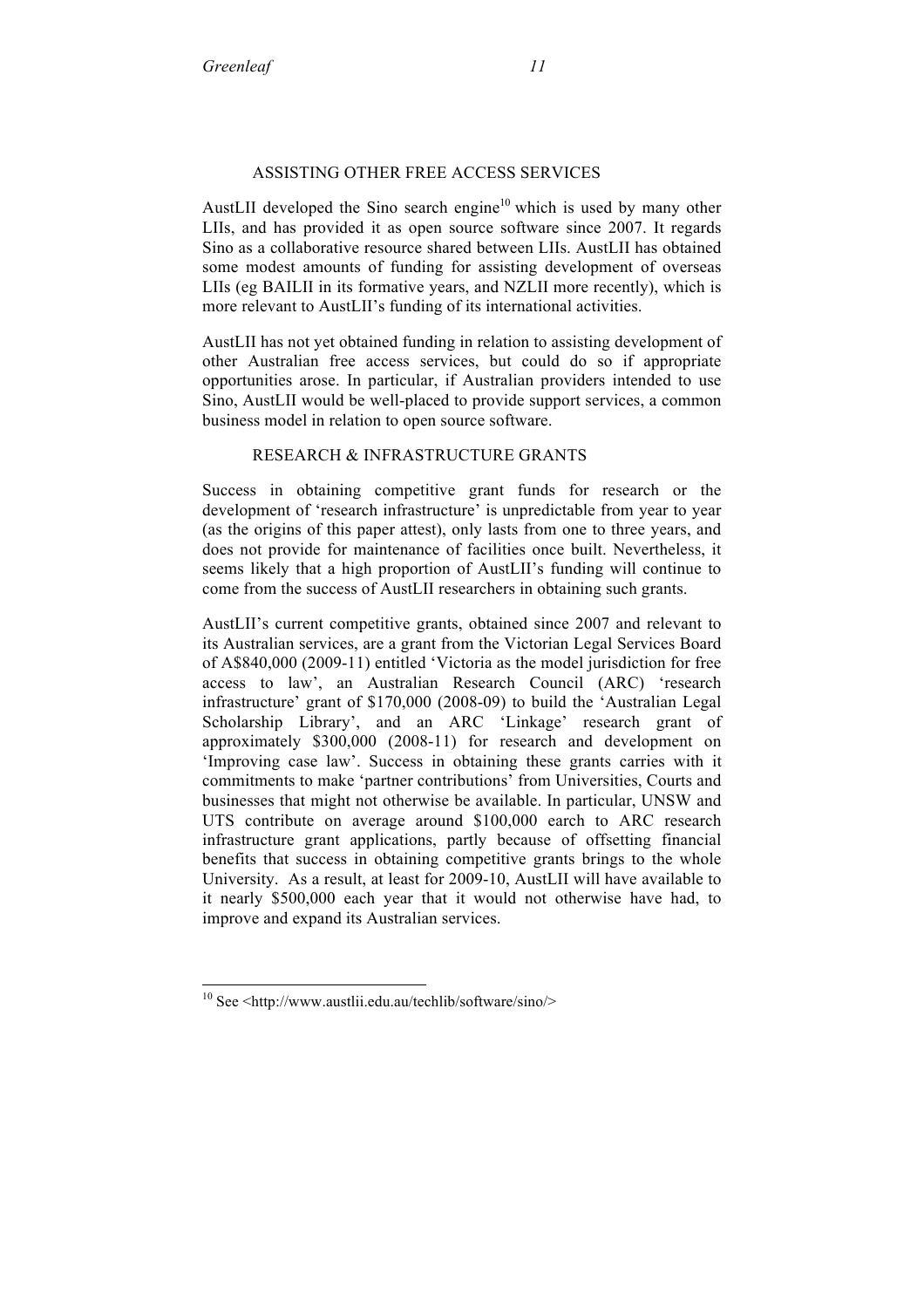AustLII's main aim in future years is to continue the diversification of the range of funds to which it applies, so as to avoid over-reliance on one type of grant. Of course, success is never guaranteed, and depends to a significant extent on successful discharge of previous grant obligations. But an optimistic approach is that grant funding will continue to play a significant role in funding AustLII's Australian facilities. It plays an even larger role in relation to international projects, but that is not the subject here. It is also necessary to consider that success in developing grantfunded new facilities must then be paid for by expansion of donation funding in future to maintain those facilities.

#### **4 Less promising business activities**

Some of the business activities discussed in this part are found as part of other open content business models, but for reasons explained they pose a higher level of risks to AustLII's operations than the business activities previously discussed. They have not as yet been undertaken for those reasons, or have been less successful than elsewhere.

# LEGAL PROFESSION OR GOVERNMENT CORE FUNDING

Other LIIs, particularly CanLII have been very successful in obtaining core funding from Law Societies and Bar Associations acting collectively, leading to governance arrangements in which they have a significant role. AustLII has had nearly two years of discussions with the Law Council of Australia and its constituent bodies. This has not resulted in major funding from the organisations of the legal profession, but individual legal profession bodies have between them contributed around \$100,000 in each of 2007 and 2008. To put this in perspective, one legal professional indemnity insurer has provided a \$50,000 contribution in year because it considers AustLII reduces the liability risks of the legal profession so significantly.

AustLII has had no success as yet in obtaining any 'whole of government' funding from any of Australia's nine governments, as distinct from funding from some individual agencies, Courts and Tribunals whose content AustLII publishes. However, discussions are ongoing which may lead to a 'whole of government' approach to the Standing Committee of Attorneys-General (SCAG) in 2009.

#### ADVERTISING MODELS

A report obtained from an experienced consultant (Dixon, 2008) concluded that the net returns to AustLII from the adoption of any type of advertising model would be minimal. Other large legal publishers do not use third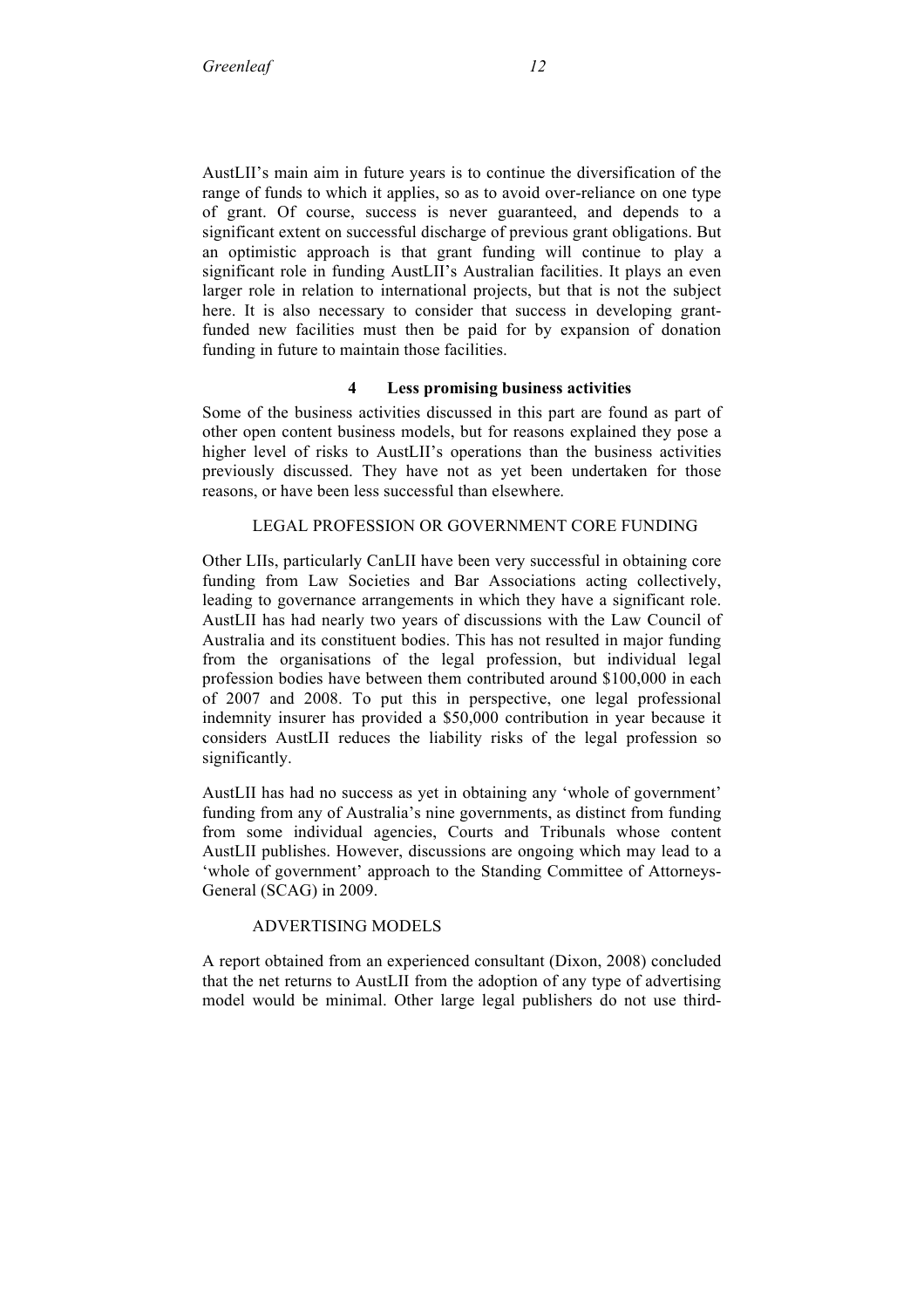party advertising on their websites, nor do any Courts or Tribunals or government legislation sites, or any University websites, despite their high traffic levels. The costs of advertising brokerage would take a high percentage of any revenues. Loss of reputation to both AustLII and its host Universities, and reduction in contributions would offset any likely revenue gains from advertising.

# OTHER NON-VIABLE FUNDING MODELS

A number of other possibilities need to be mentioned but can be dismissed.

- *Denial of services to non-contributors* Blocking known significant users who are not contributors would present unacceptable risks to both AustLII's data licences (tied to the provision of 'free access') and its reputation. It would also be discriminatory because not all significant users are known due to the limitations of IP address logging. AustLII has adopted the alternative of making major known users directly aware that their peers do contribute, and this seems to be effective. The Annual Report discloses the extent to which major known users are contributors, but not their identities.
- *Direct charges for access* These are impossible due to data licences in most jurisdictions. AustLII's national coverage would disappear, its reputation based on free access would be lost, and it would lose most existing contributions, and at least some competitive grant funding.
- *Charging for republication of content* On-supply of data for republication is not allowed by most of AustLII's data licences. Loss of national coverage would diminish demand significantly.
- *Operation of closed data services* Paid 'value added' services are often suggested. They create an inherent conflict of interests between what is free and what is 'value added', and the decision as to which services should be value-added is to some extent arbitrary and changes over time. The probable result is that free services will be degraded, and there will be reputational damage to AustLII and its Universities. Use of content in paid value-added services might also conflict with some data licences.
- *Exclusive arrangements with third parties* Building complementary services on an exclusive basis for one legal publisher would pose dangers to AustLII's reputation and to its University position. We have concluded it is better to provide the same services to any legal publisher on the same funding basis.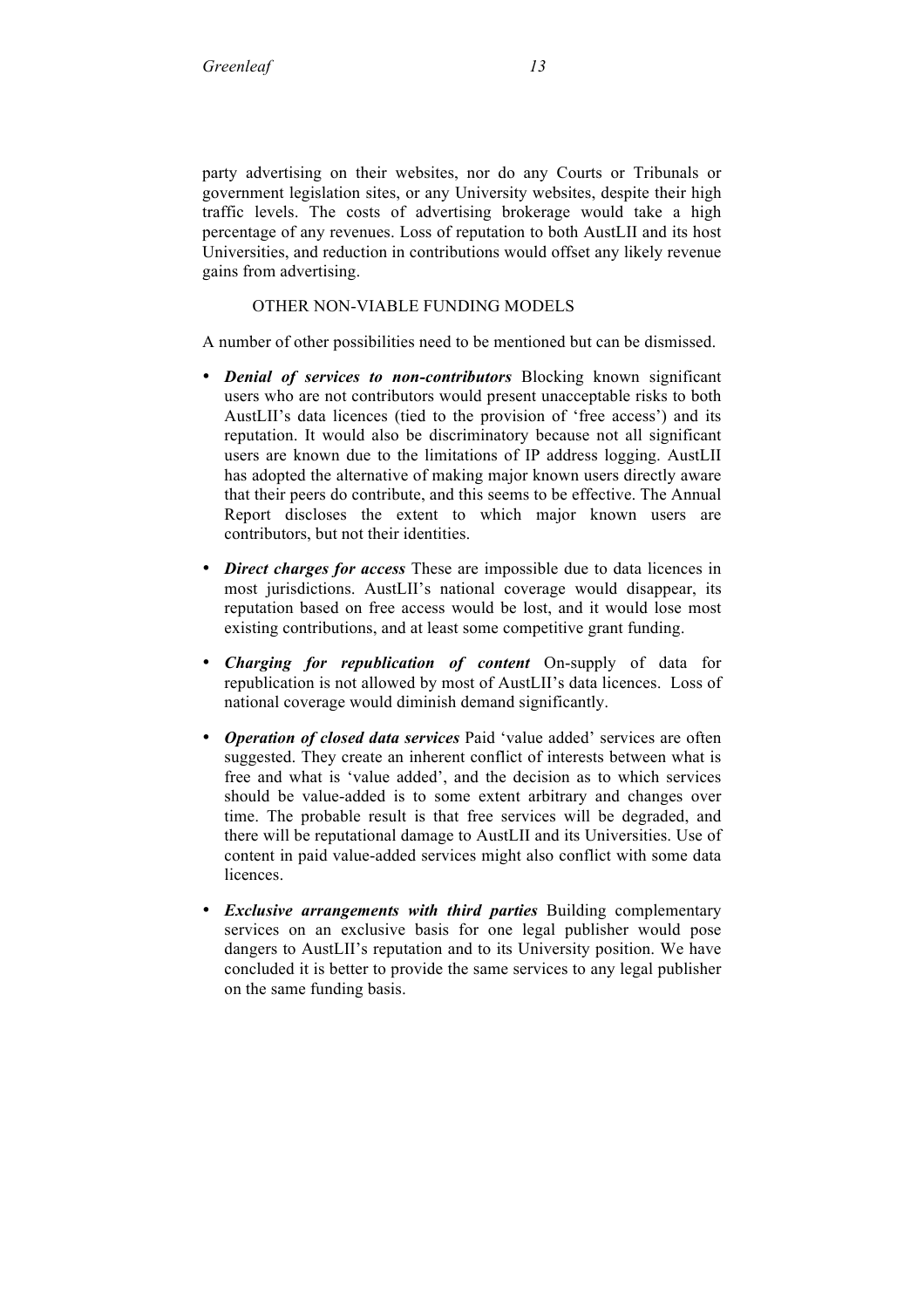# **5 Conclusions** AUSTLII'S REALISTIC RANGE OF OPTIONS

The previous sections of this paper have explained how, in 2007, AustLII's contributor funding was increased to nearly A\$1 million, and this level has been increased in 2008. The number of significant (\$5,000 or more) contributors was tripled, providing a broader base for long-term stability of funding. AustLII obtained minimal grant funding for 2007 (the cause of its revised approach to funding), but in 2007 and 2008 it obtained a number of major new competitive grants, sufficient to provide about A\$0.5 million for 2009 and 2010. Some of the contributor funding in any given year is 'industry partner' funds applied to research grants and therefore unavailable for maintenance. Contribution funding available for maintenance will have to keep growing funds as services expand.

There seems little prospect of AustLII obtaining a single funding source, or even a small number of major sources, to pay for its Australian facilities. Nor is it realistic for AustLII to consider any form or advertising or paid use (in full or in part) models, because of the constraints within which it operates.

The only realistic option for AustLII is what we could call a 'multicontributor' model, but is really a mix of different business models. Part of its model will continue to be based on competitive grant funding (from both academic and 'public purpose' sources), with the pressure that this imposes to continue to innovate to provide new services. It appears that 'contributor' funding can, if properly managed, continue to provide the minimum of about A\$1 million per year that AustLII needs to maintain its existing databases. However, the expression 'contributor funding' obscures what are in fact quite a variety of business models, few of which have been fully developed by AustLII. None have much to do with being a mendicant.

A multi-contributor funding model is complex and requires considerable resources to service, but it has advantages. It may provide more stability than reliance on one or two major sources, because it is able to cope with loss of any individual stakeholder or group of stakeholders. It also provides more independence from the wishes of any individual stakeholder.

AustLII's financial position is still not certain enough for 2009 onwards, and broader distribution of legal profession, government and business contributors is needed for full stability. However, a full time External Relations Manager was appointed only in July 2008. AustLII will continue to develop the approach to sustainable funding it has taken in 2007-08.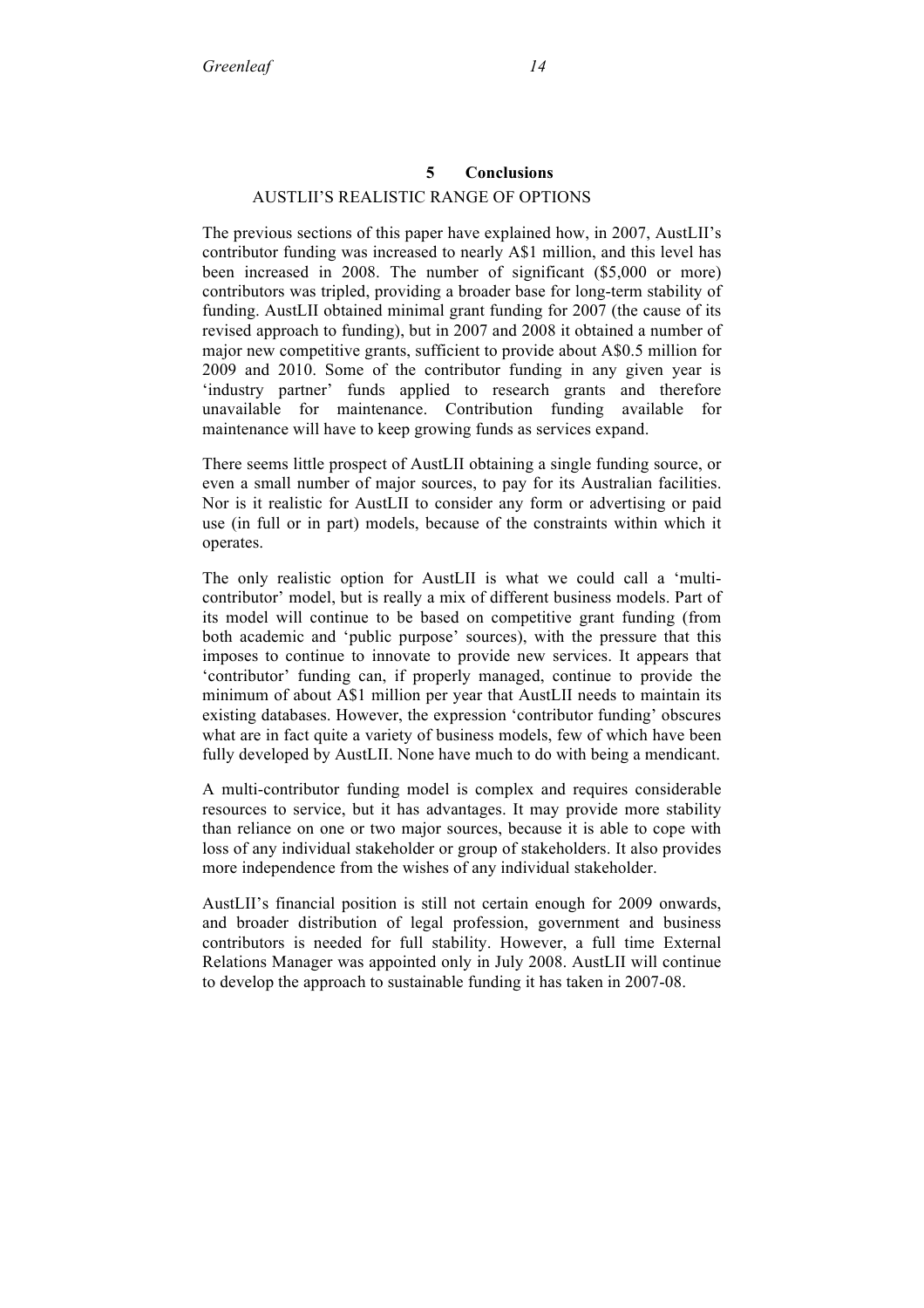#### POSSIBLE RELEVANCE TO OTHER LIIS

The models on which LIIs are funded vary a great deal, and AustLII's 'multi-contributor' model is likely to be of varying relevance to them. BAILII is similar in having multiple contributors, though fewer. The LII (Cornell) annually solicits funds from the public. Most LIIs have had a considerable deal of academic funding and academic institutional support (particularly HKLII, PacLII, AustLII, LawPhil and BAILII). CanLII is funded primarily by the Canadian legal profession, whereby every Canadian lawyer provides nearly C\$30 per year via their professional associations. Other LIIs have not been able to replicate this. International aid and development agencies have made significant contributions to the development costs of PacLII and SAFLII. A small LII like CyLaw is a personal project. NZLII still lives on 'the smell of an oily rag' (a NZ expression) and help from other LIIs, while it searches for longer-term funds. Kenya Law Reports is trying to move from a model combining government funding with subscription income to one which does without subscriptions. There is no single path to sustainable free access to law within a country or region, but that doesn't mean it can't be done. It has been done with ever-widening scope for nearly fifteen years. There is not one formula, but as with many other aspects of open content, there are many non-business models by which numerous stakeholders can be engaged.

#### **Acknowledgments**

Research for this paper was done under the ARC Linkage Project 'Unlocking IP', and also to assist AustLII's operations. Thanks to my Co-Directors, Andrew Mowbray and Philip Chung, and AustLII's External Relations Manager, Annelies Moens, for helpful comments. However, the responsibility for views expressed in this paper remain with me.

#### **References**

AustLII (2007) *Annual Report 2007* at <http://www.austlii.edu.au/austlii/reports/2007/AustLII\_AR\_2007.pdf>

AustLII (2000) Mission Statement, in AustLII *Annual Report 2007*, pgs7-8

Dixon, R (2008*) A review of business models for AustLII*, June 2008, Handshake Media Pty Ltd

Greenleaf, G (2008) 'Legal Information Institutes and the Free Access to Law Movement' GlobaLex, February 2008 at <http://www.nyulawglobal.org/globalex/Legal\_Information\_Institutes.htm>